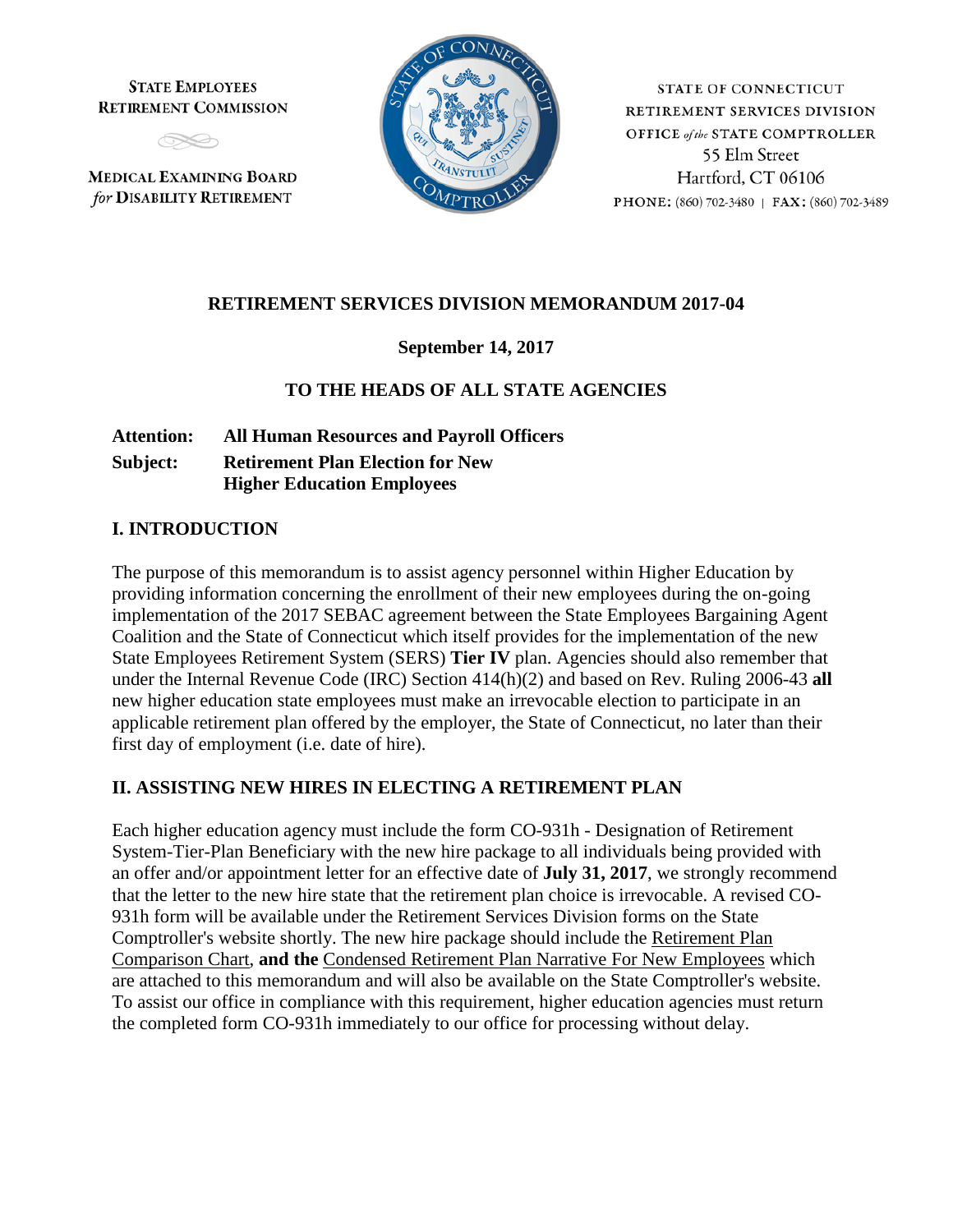# **III. DEFAULT ELECTIONS**

If the new employee fails to make a voluntary irrevocable retirement plan election by the first day of employment then the employee will *automatically* be defaulted into the applicable State Employee Retirement Plan depending on the respective bargaining unit as agreed upon through the collective bargaining process and is shown on the default chart. The automatic default is irrevocable.

The Office of the State Comptroller is currently working with the staff at Core-CT to make the necessary programming changes to coincide with the effective date of implementation.

## **IV. RETIREMENT PLAN ELIGIBILITY**

In an effort to assist higher education state agencies with the appropriate retirement plan placement for new hires and rehires the Division had developed a Retirement Plan Eligibility Chart as a reference guide.

## **V. AGENCY PAYROLL STAFF RESPONSIBILITY**

It is imperative that the agency payroll staff ensure that the new employee is appropriately coded in a retirement plan, either the retirement plan of the employee's choice or the default retirement plan. **The proper retirement plan contributions must be deducted from the employee's first paycheck.** Compliance with this requirement will assist the Division with the collection of all mandatory contributions for higher education employees.

#### **VI. CONCLUSION**

It is our expectation that this information will be distributed to all of your applicable business units that participate in the hiring of new employees. All new hiring packets are to include the OSC form CO-931h Designation of Retirement System -Tier-Plan and new form CO-999 Designation of Beneficiary and the Retirement Plan Comparison Chart to assist higher education new hires in determining the proper retirement plan that best meets the needs of the employee. **It is important that each new hire understands the election of a retirement plan is an irrevocable decision.** 

All applicable Summary Plan Descriptions (SPD's) on the State Comptroller website will be updated soon to include this new language.